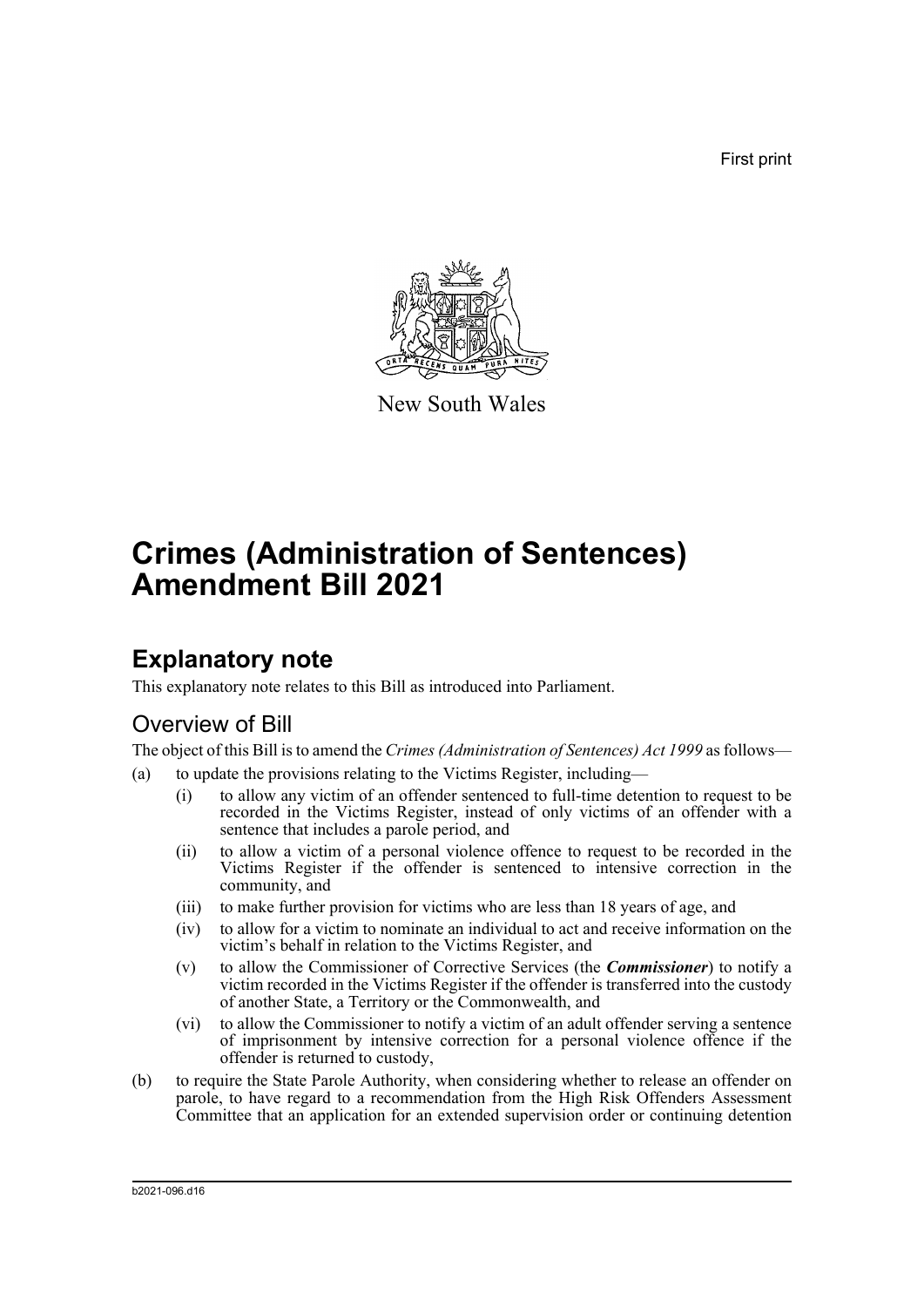order be made in relation to the offender under the *Crimes (High Risk Offenders) Act 2006* or the *Terrorism (High Risk Offenders) Act 2017*,

(c) to allow the Chief Executive of the Justice Health and Forensic Mental Health Network to delegate the Chief Executive's right to free and unfettered access to correctional centres, records and offenders in custody.

The Bill also amends the *Crimes (High Risk Offenders) Act 2006* to authorise certain information about an offender that is provided to the Attorney General under that Act to be used by the State and the Commissioner in the offender's parole proceedings.

The Bill makes minor consequential amendments to other legislation.

## Outline of provisions

**Clause 1** sets out the name, also called the short title, of the proposed Act.

**Clause 2** provides for the commencement of the proposed Act.

### **Schedule 1 Amendment of Crimes (Administration of Sentences) Act 1999 No 93**

### **Victims Register**

**Schedule 1[13]** omits the existing provisions relating to the Victims Register and **Schedule 1[14]** inserts new provisions. The new provisions include the following changes—

- (a) any victim of an offender sentenced to full-time detention may request to be recorded in the Victims Register, instead of only a victim of an offender with a sentence that includes a parole period,
- (b) a victim of a personal violence offence may request to be recorded in the Victims Register if the offender is sentenced to intensive correction in the community,
- (c) if a victim is less than 18 years of age, a family representative of the victim must be recorded in the Victims Register instead of the victim,
- (d) the Commissioner may, in certain circumstances, record a victim who is 16 or 17 years of age in the Victims Register instead of a family representative of the victim,
- (e) an individual nominated by the victim may, with the approval of the Commissioner, act and receive information on the victim's behalf in relation to the Victims Register,
- (f) the Commissioner may notify a victim recorded in the Victims Register if the offender is transferred into the custody of another State, a Territory or the Commonwealth,
- (g) the Commissioner may notify a victim of an adult offender serving a sentence of imprisonment by intensive correction for a personal violence offence if the offender is returned to custody.

**Schedule 1[2], [4] and [9]** are consequential amendments. **Schedule 1[15]** inserts savings and transitional provisions.

#### **Other amendments**

**Schedule 1[6]** requires the State Parole Authority, when considering whether to release an offender on parole, to have regard to a recommendation from the High Risk Offenders Assessment Committee that an application for an extended supervision order or continuing detention order be made in relation to the offender under the *Crimes (High Risk Offenders) Act 2006* or the *Terrorism (High Risk Offenders) Act 2017*. Currently the State Parole Authority must not have regard to the fact that an application for an extended supervision order or continuing detention order may be made in relation to the offender. **Schedule 1[7]** is a consequential amendment.

**Schedule 1[8] and [10]** are consequential on the amendment to the *Crimes (High Risk Offenders) Act 2006*, section 25 in Schedule 2[2]. Schedule 2[2] allows information obtained by the Attorney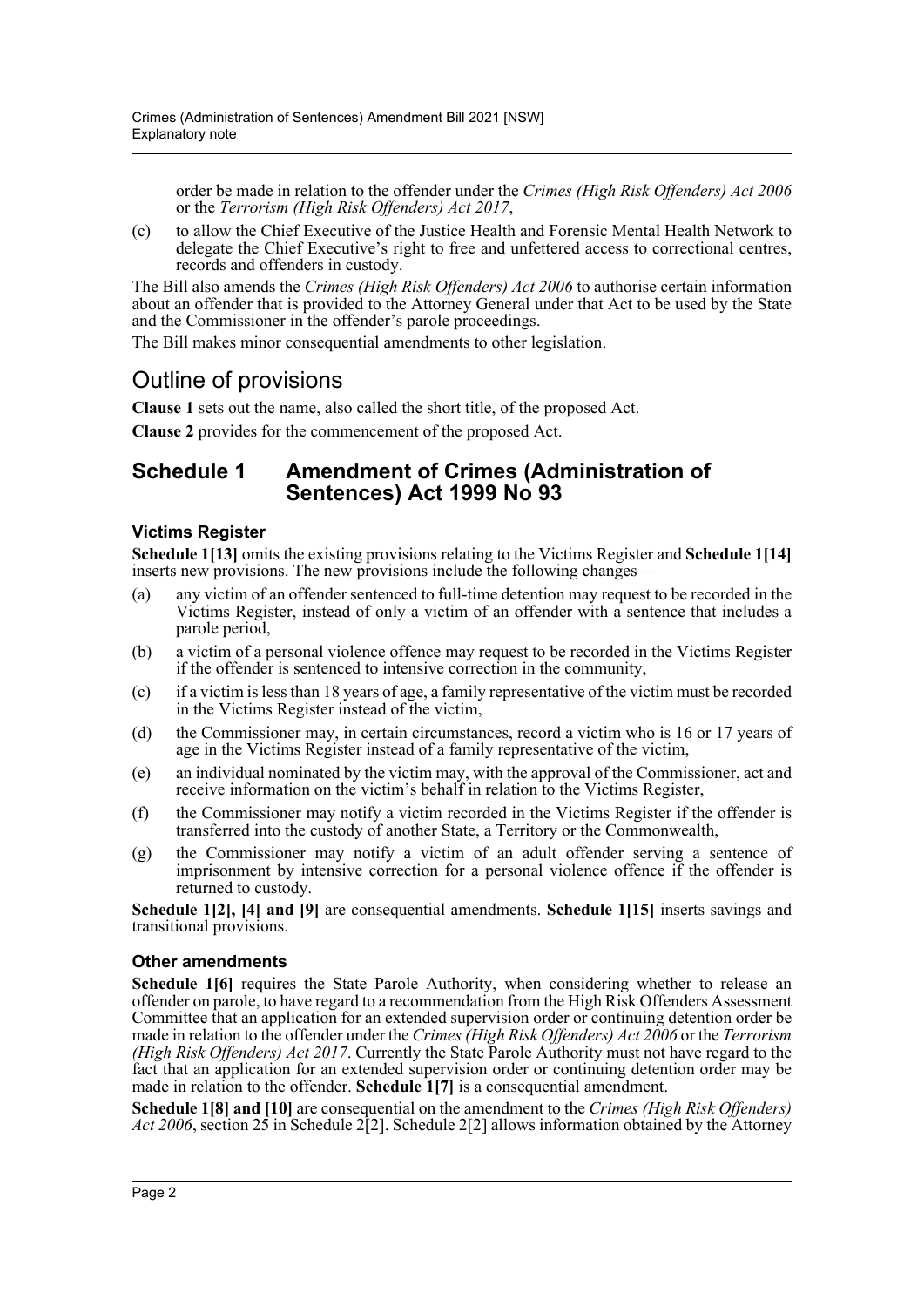General about a high risk offender to be used by the State and the Commissioner in the offender's parole proceedings.

**Schedule 1[12]** provides that the Chief Executive of the Justice Health and Forensic Mental Health Network may delegate the Chief Executive's right to free and unfettered access to correctional centres, records and offenders in custody.

**Schedule 1[1], [3], [5] and [11]** update references to the statutory health corporation named Justice Health and Forensic Mental Health Network and its Chief Executive. Previously, the statutory health corporation was called Justice Health and had a Chief Executive Officer.

### **Schedule 2 Amendment of Crimes (High Risk Offenders) Act 2006 No 7**

**Schedule 2[2]** authorises certain information about an offender that is provided to the Attorney General under the *Crimes (High Risk Offenders) Act 2006* to be used by the State and the Commissioner in the offender's parole proceedings under the *Crimes (Administration of Sentences) Act 1999*. This is similar to an existing provision about information about offenders under the *Terrorism (High Risk Offenders) Act 2017*. **Schedule 2[3]** is a transitional provision.

**Schedule 2[1]** is a amendment to a cross-reference that is consequential on the amendments made by Schedule  $1[14]$ .

## **Schedule 3 Consequential amendments to other legislation**

**Schedule 3** makes amendments to cross-references in the *Government Information (Public Access) Act 2009* and the *Terrorism (High Risk Offenders) Act 2017* that are consequential on the amendments made by Schedule 1[14].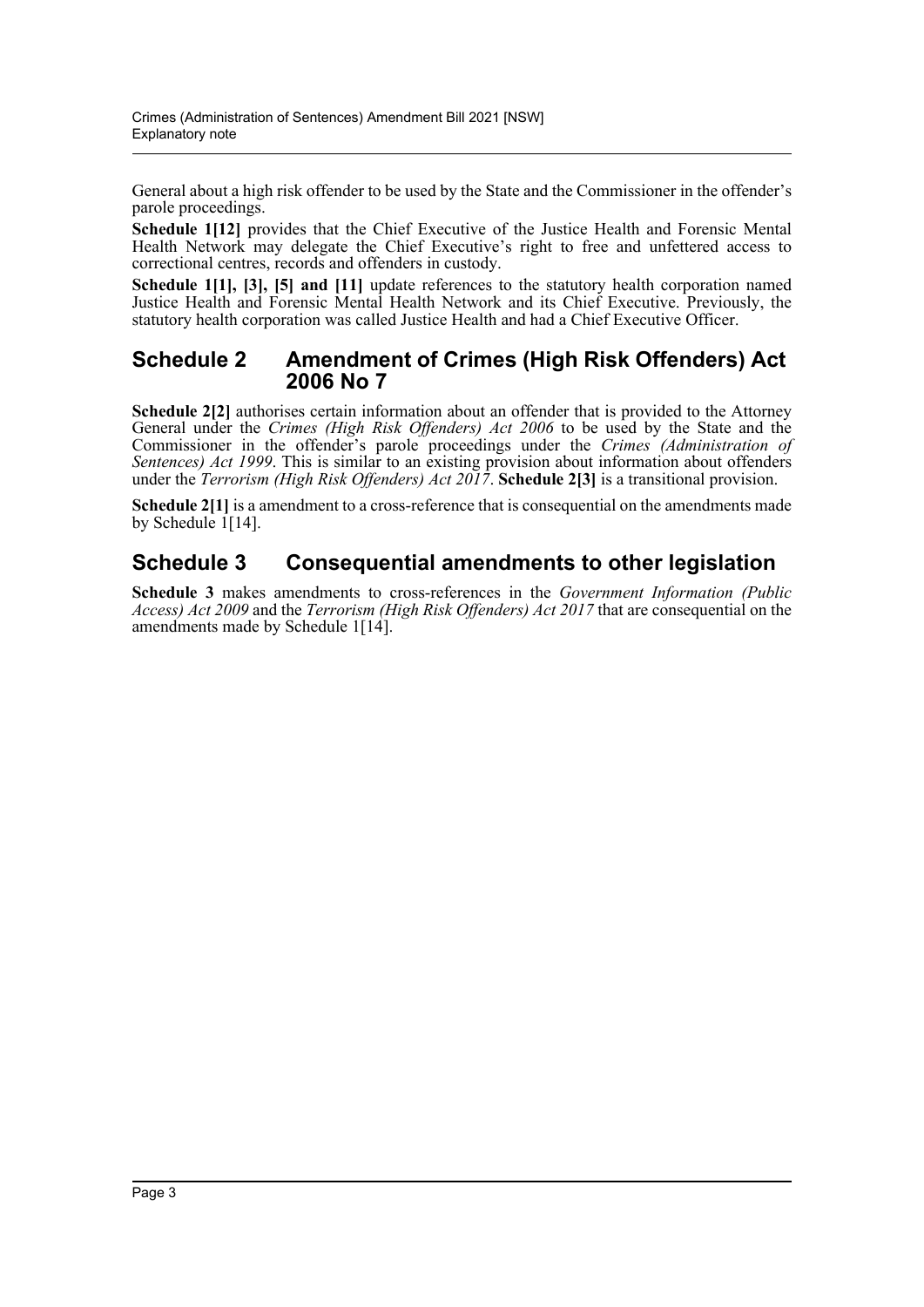First print



New South Wales

# **Crimes (Administration of Sentences) Amendment Bill 2021**

## **Contents**

|                   |                                                               | Page |
|-------------------|---------------------------------------------------------------|------|
|                   | Name of Act                                                   | 2    |
|                   | Commencement                                                  | 2    |
| Schedule 1        | Amendment of Crimes (Administration of Sentences) Act 1999 No |      |
|                   | 93                                                            |      |
| <b>Schedule 2</b> | Amendment of Crimes (High Risk Offenders) Act 2006 No 7       | 10   |
| Schedule 3        | <b>Consequential amendments to other legislation</b>          | 11   |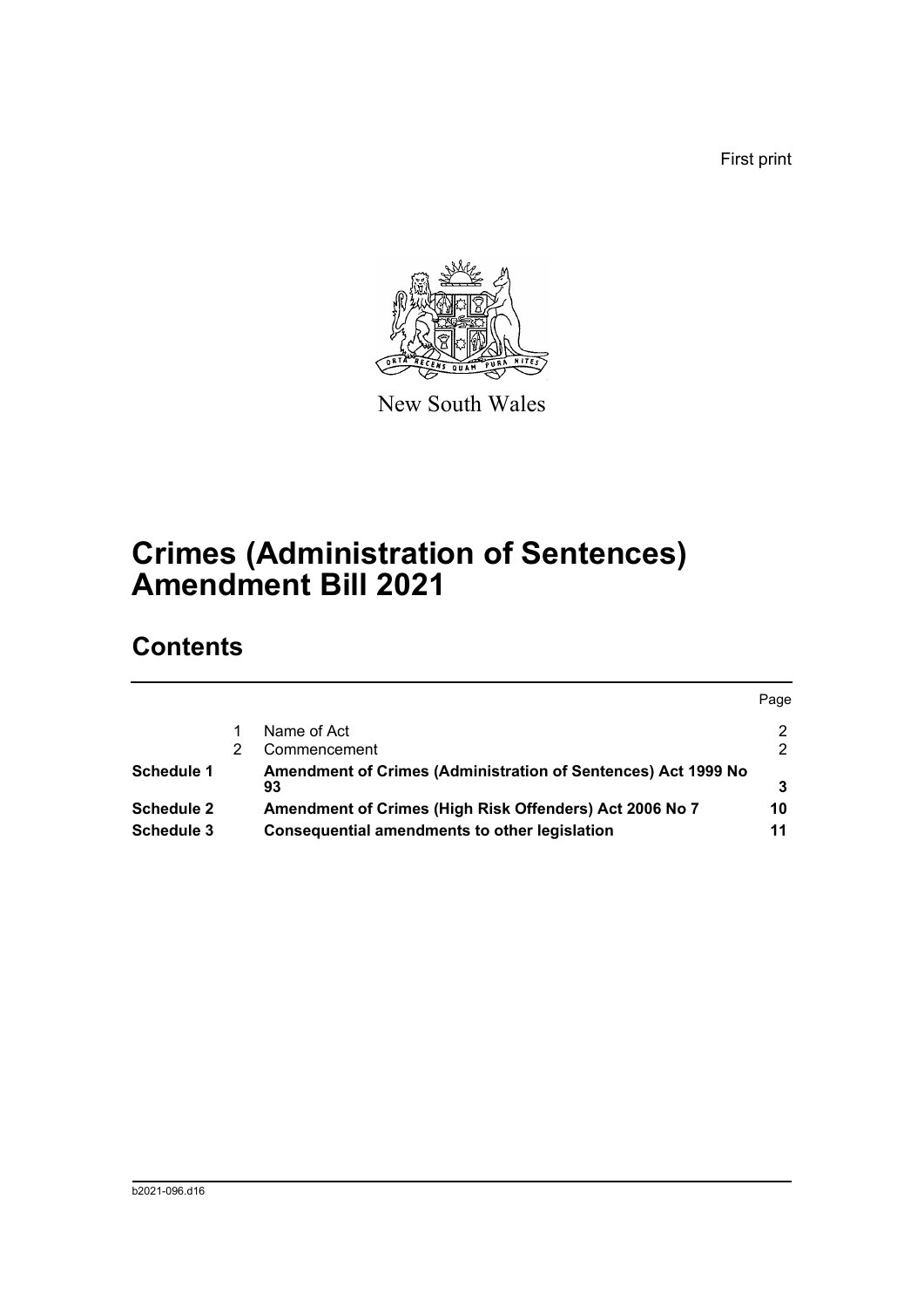

New South Wales

# **Crimes (Administration of Sentences) Amendment Bill 2021**

No , 2021

### **A Bill for**

An Act to amend the *Crimes (Administration of Sentences) Act 1999*, the *Crimes (High Risk Offenders) Act 2006* and other Acts in relation to the Victims Register and high risk offenders; and for related purposes.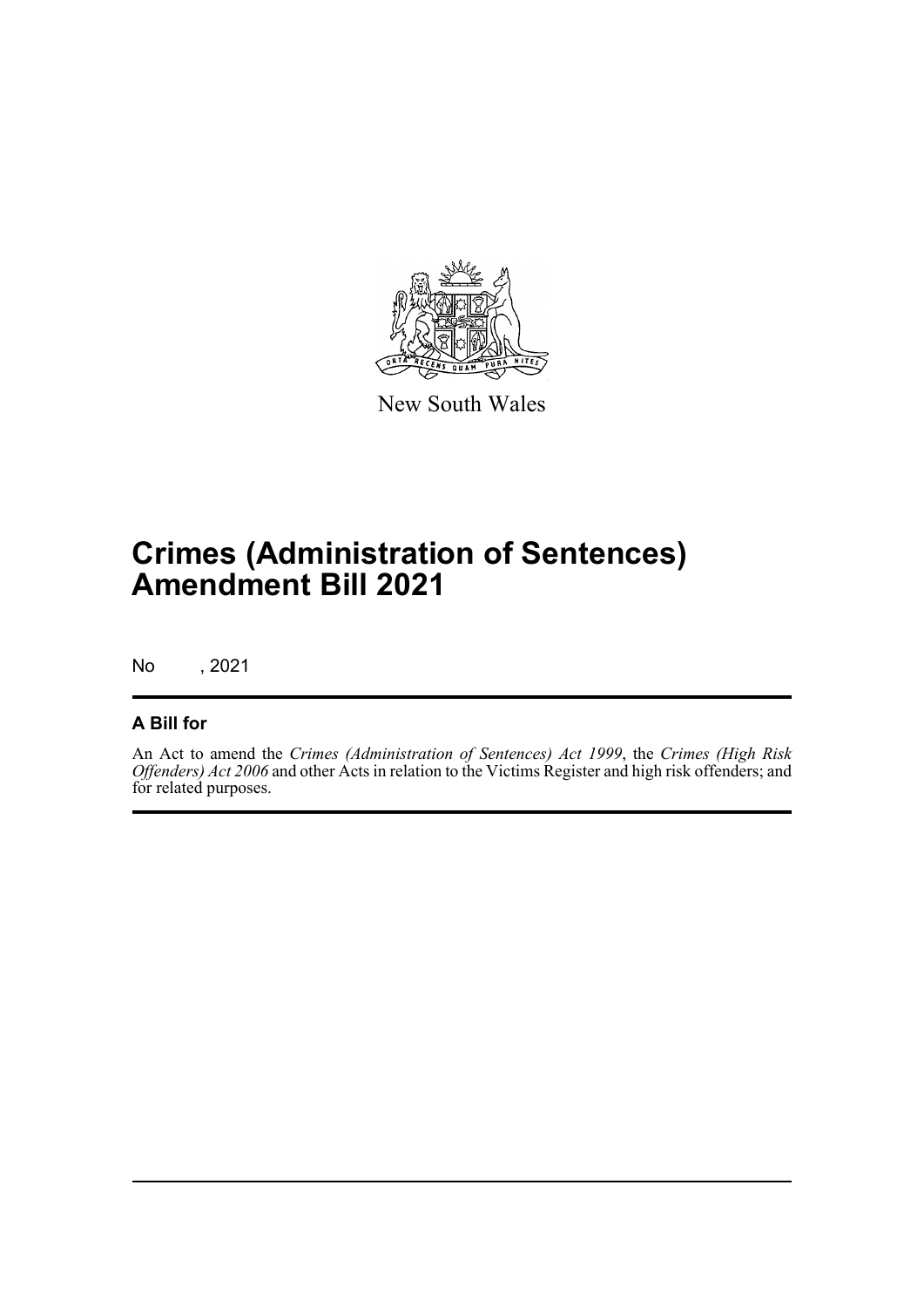<span id="page-5-1"></span><span id="page-5-0"></span>

| The Legislature of New South Wales enacts— |                                                                          |               |
|--------------------------------------------|--------------------------------------------------------------------------|---------------|
|                                            | Name of Act                                                              | $\mathcal{P}$ |
|                                            | This Act is the Crimes (Administration of Sentences) Amendment Act 2021. | 3             |
|                                            | <b>Commencement</b>                                                      | 4             |
|                                            | This Act commences on the date of assent to this Act.                    | 5             |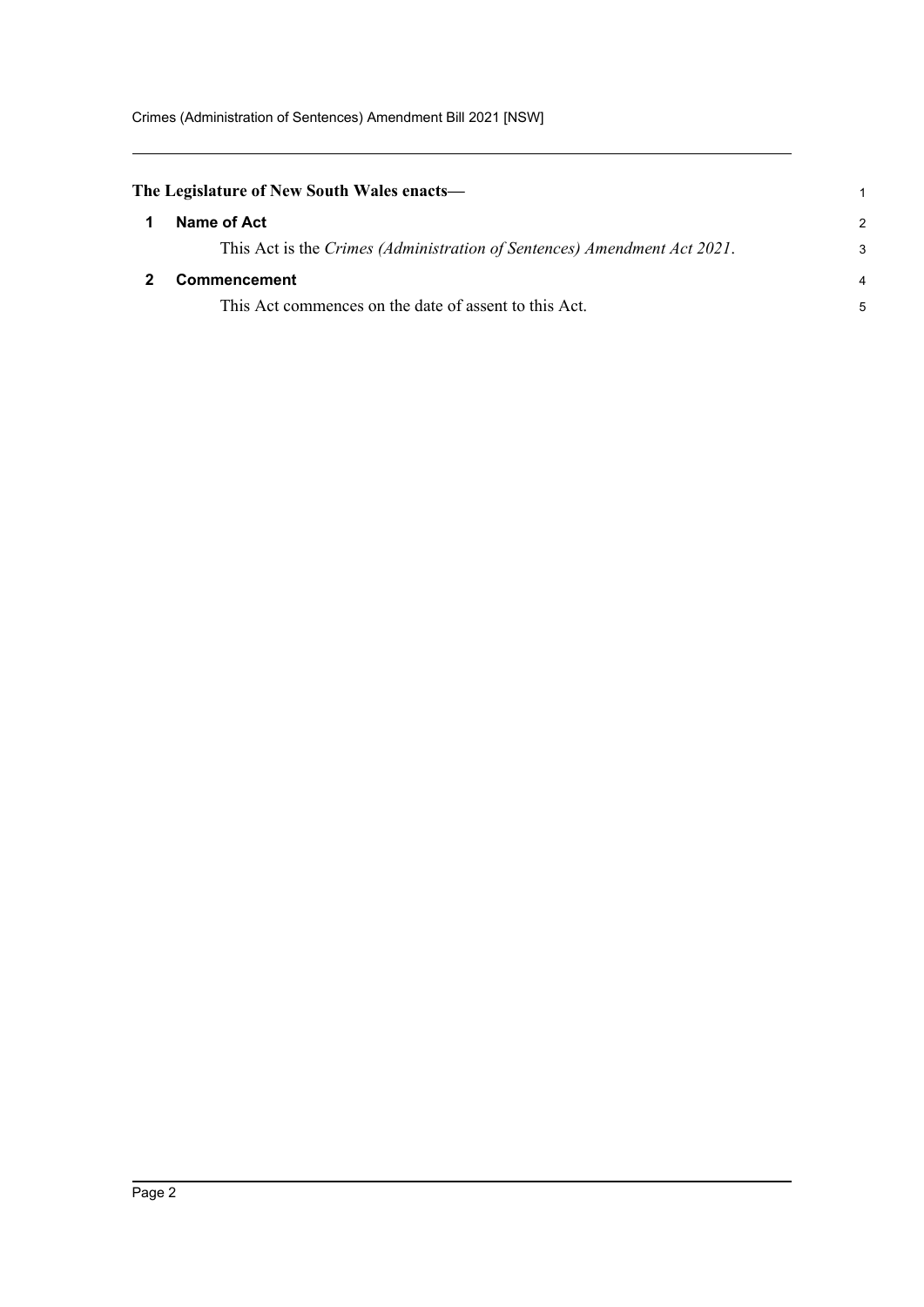<span id="page-6-0"></span>

|       | <b>Schedule 1</b>                | <b>Amendment of Crimes (Administration of</b><br>Sentences) Act 1999 No 93                                                                                                                                                                                                                                                                     | $\mathbf{1}$<br>$\overline{2}$ |
|-------|----------------------------------|------------------------------------------------------------------------------------------------------------------------------------------------------------------------------------------------------------------------------------------------------------------------------------------------------------------------------------------------|--------------------------------|
| [1]   | <b>Section 3 Interpretation</b>  |                                                                                                                                                                                                                                                                                                                                                | 3                              |
|       | section $3(1)$ .                 | Omit the definitions of <i>Chief Executive Officer</i> , <i>Justice Health</i> and <i>Justice Health</i> from                                                                                                                                                                                                                                  | 4<br>5                         |
|       |                                  | Insert instead in alphabetical order—                                                                                                                                                                                                                                                                                                          | $\,6\,$                        |
|       |                                  | Chief Executive, Justice Health means the person for the time being holding<br>office or acting as the chief executive of the Justice Health and Forensic<br>Mental Health Network under the <i>Health Services Act 1997</i> .                                                                                                                 | $\overline{7}$<br>8<br>9       |
|       |                                  | <b>Justice Health</b> means the statutory health corporation named the Justice<br>Health and Forensic Mental Health Network constituted under the <i>Health</i><br>Services Act 1997.                                                                                                                                                          | 10<br>11<br>12                 |
| $[2]$ |                                  | Section 3(1), definition of "Victims Register"                                                                                                                                                                                                                                                                                                 | 13                             |
|       |                                  | Omit "section 256 of the names of victims of offenders who have requested that they be<br>given notice of the possible parole of the offender concerned".                                                                                                                                                                                      | 14<br>15                       |
|       |                                  | Insert instead "Part 16 in which certain victims of offenders are recorded".                                                                                                                                                                                                                                                                   | 16                             |
| $[3]$ |                                  | Sections 41C(6), 73(1) and (4), 106F(3), 106G(3), 106U(2), 154A(3)(a), 236B, 236C(1),<br>(3) and (5), $236D(1)$ , and $244(1)$ and $(2)(a)$                                                                                                                                                                                                    | 17<br>18                       |
|       |                                  | Omit "Chief Executive Officer" wherever occurring. Insert instead "Chief Executive".                                                                                                                                                                                                                                                           | 19                             |
| [4]   | Sections 67(1) and 276(4)(b)     |                                                                                                                                                                                                                                                                                                                                                | 20                             |
|       |                                  | Omit "whose name" wherever occurring. Insert instead "who".                                                                                                                                                                                                                                                                                    | 21                             |
| [5]   |                                  | Sections 106F(3), 106G(3) and 236D(1)                                                                                                                                                                                                                                                                                                          | 22                             |
|       |                                  | Omit "Chief Executive Officer's" wherever occurring. Insert instead "Chief Executive's".                                                                                                                                                                                                                                                       | 23                             |
| [6]   |                                  | Section 135 General duty of Parole Authority relating to release of offender                                                                                                                                                                                                                                                                   | 24                             |
|       |                                  | Insert after section $135(3)(i)$ —                                                                                                                                                                                                                                                                                                             | 25                             |
|       | (i1)                             | that the High Risk Offenders Assessment Committee under the Crimes<br>(High Risk Offenders) Act 2006 has recommended that an application be<br>made for an extended supervision order or continuing detention order<br>under that Act or the Terrorism (High Risk Offenders) Act 2017 in<br>relation to the offender,                          | 26<br>27<br>28<br>29<br>30     |
|       |                                  | <b>Note—</b> Under the <i>Crimes (High Risk Offenders) Act 2006</i> , section 24AC(a) and<br>the Terrorism (High Risk Offenders) Act 2017, section 63(a) the High Risk<br>Offenders Assessment Committee may make recommendations to the<br>Commissioner about the taking of action by the State in relation to offenders<br>under those Acts. | 31<br>32<br>33<br>34<br>35     |
| [7]   | <b>Section 135(7)</b>            |                                                                                                                                                                                                                                                                                                                                                | 36                             |
|       |                                  | Omit the subsection. Insert instead—                                                                                                                                                                                                                                                                                                           | 37                             |
|       | (7)                              | The Parole Authority, and the Review Council when giving advice for the<br>purposes of subsection (5), must not have regard to the fact that an application<br>for a continuing detention order under the Commonwealth Criminal Code,<br>Part 5.3, Division 105A may be made in relation to the offender.                                      | 38<br>39<br>40<br>41           |
| [8]   |                                  | <b>Section 141A Submissions by Commissioner</b>                                                                                                                                                                                                                                                                                                | 42                             |
|       | Insert after section $141A(1)$ — |                                                                                                                                                                                                                                                                                                                                                | 43                             |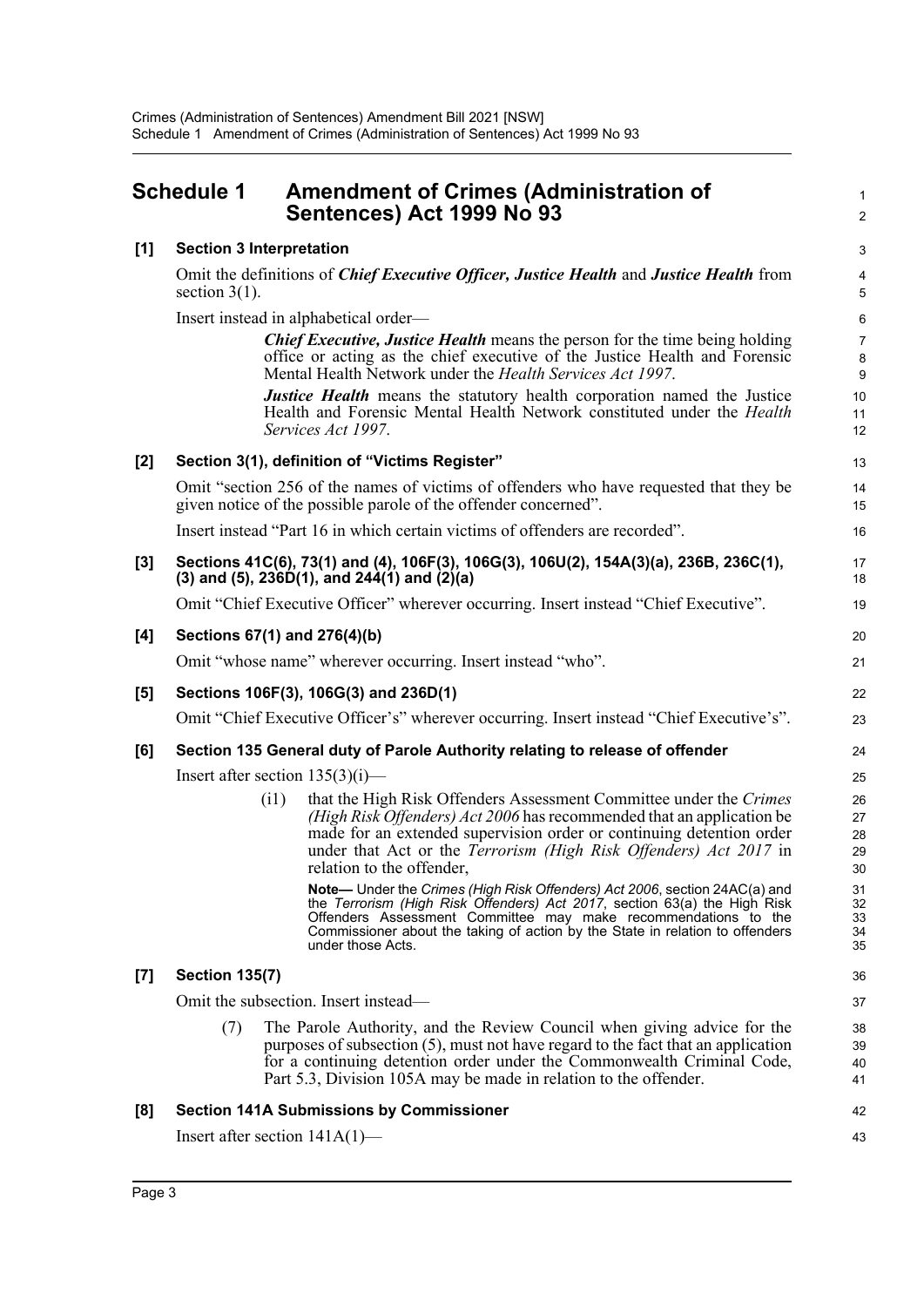|        |         |                            | Note— The Crimes (High Risk Offenders) Act 2006 authorises the use by the<br>Commissioner of certain information obtained under that Act in parole proceedings<br>under this Act, but only with the consent of the provider of the information.                                              | $\frac{1}{2}$<br>3  |
|--------|---------|----------------------------|----------------------------------------------------------------------------------------------------------------------------------------------------------------------------------------------------------------------------------------------------------------------------------------------|---------------------|
| [9]    |         |                            | Sections 145(1) and 146(5)(b)                                                                                                                                                                                                                                                                | 4                   |
|        |         |                            | Omit "those victims of the offender (if any) whose names" wherever occurring.                                                                                                                                                                                                                | 5                   |
|        |         |                            | Insert instead "the victims of the offender who".                                                                                                                                                                                                                                            | 6                   |
| [10]   |         |                            | <b>Section 153 Submissions by State</b>                                                                                                                                                                                                                                                      | 7                   |
|        |         |                            | Omit the note to section 153(1). Insert instead—                                                                                                                                                                                                                                             | 8                   |
|        |         |                            | Note-The Crimes (High Risk Offenders) Act 2006 and the Terrorism (High Risk<br>Offenders) Act 2017 authorise the use by the State of certain information obtained<br>under those Acts in parole proceedings under this Act, but only with the consent of the<br>provider of the information. | 9<br>10<br>11<br>12 |
| $[11]$ |         |                            | Sections 236B, 236D and 244, headings                                                                                                                                                                                                                                                        | 13                  |
|        |         |                            | Omit "CEO" wherever occurring. Insert instead "Chief Executive".                                                                                                                                                                                                                             | 14                  |
| [12]   |         | <b>Section 236D(2)</b>     |                                                                                                                                                                                                                                                                                              | 15                  |
|        |         | Omit the subsection.       |                                                                                                                                                                                                                                                                                              | 16                  |
| [13]   |         |                            | Sections 256, 256A and 256B                                                                                                                                                                                                                                                                  | 17                  |
|        |         | Omit the sections.         |                                                                                                                                                                                                                                                                                              | 18                  |
| [14]   | Part 16 |                            |                                                                                                                                                                                                                                                                                              | 19                  |
|        |         | Insert after Part 15-      |                                                                                                                                                                                                                                                                                              | 20                  |
|        |         |                            |                                                                                                                                                                                                                                                                                              |                     |
|        |         |                            | <b>Part 16 Victims Register</b>                                                                                                                                                                                                                                                              | 21                  |
|        | 277     | <b>Definitions</b>         |                                                                                                                                                                                                                                                                                              | 22                  |
|        |         |                            | In this Part—                                                                                                                                                                                                                                                                                | 23                  |
|        |         |                            | <i>adult offender</i> means an offender who is an adult, whether or not the offender<br>committed the relevant offence as an adult.                                                                                                                                                          | 24<br>25            |
|        |         |                            | convicted NSW terrorist offender has the same meaning as in the Terrorism<br>(High Risk Offenders) Act 2017.                                                                                                                                                                                 | 26<br>27            |
|        |         |                            | <i>convicted NSW underlying terrorism offender</i> has the same meaning as in the<br>Terrorism (High Risk Offenders) Act 2017.                                                                                                                                                               | 28<br>29            |
|        |         |                            | <i>high risk offender</i> means an offender referred to in section $278(1)(b)$ or (c).                                                                                                                                                                                                       | 30                  |
|        |         |                            | <i>victim</i> —see section 278.                                                                                                                                                                                                                                                              | 31                  |
|        | 278     | <b>Meaning of "victim"</b> |                                                                                                                                                                                                                                                                                              | 32                  |
|        |         | (1)                        | In this Part, <i>victim</i> means the following-                                                                                                                                                                                                                                             | 33                  |
|        |         | (a)                        | a victim, in relation to an offender within the meaning of this Act, of-                                                                                                                                                                                                                     | 34                  |
|        |         |                            | an offence for which the offender is serving a sentence of<br>(i)<br>imprisonment, or                                                                                                                                                                                                        | 35<br>36            |
|        |         |                            | an offence taken into account under the Crimes (Sentencing<br>(i)<br>Procedure) Act 1999, Part 3, Division 3 at the time the offender<br>was sentenced for the offence referred to in subparagraph (i),                                                                                      | 37<br>38<br>39      |
|        |         |                            |                                                                                                                                                                                                                                                                                              |                     |
|        |         | (b)                        | a victim of a serious offence, if the offender is—                                                                                                                                                                                                                                           | 40                  |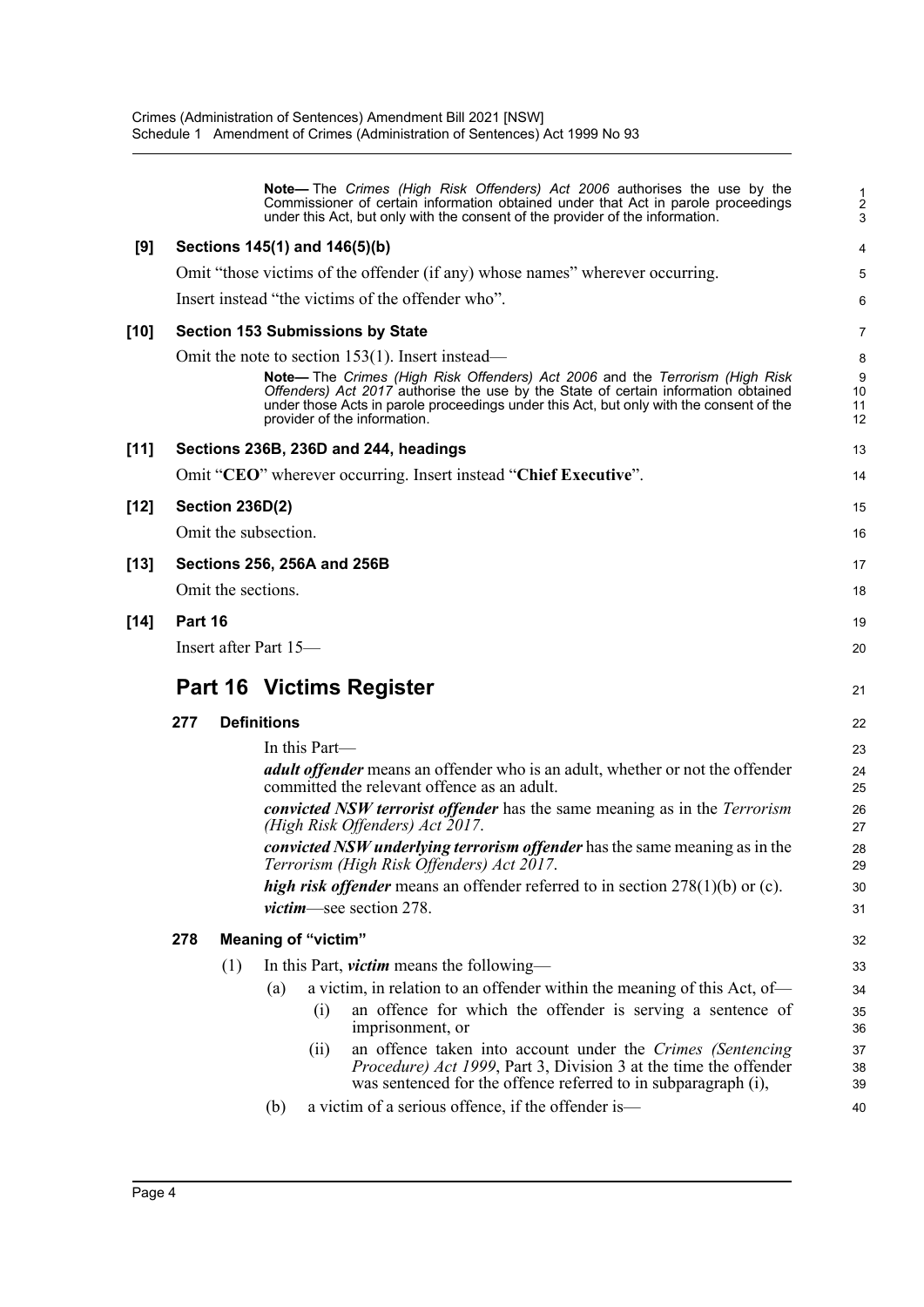|     |            | an offender within the meaning of the Crimes (High Risk<br>(i)                                                                                                                                                                                                            |                                                                                                                                                                                                                                                                                                                                                                                                                                                                                                                                                                                                                                                                                                                                                                                                                                                                    |
|-----|------------|---------------------------------------------------------------------------------------------------------------------------------------------------------------------------------------------------------------------------------------------------------------------------|--------------------------------------------------------------------------------------------------------------------------------------------------------------------------------------------------------------------------------------------------------------------------------------------------------------------------------------------------------------------------------------------------------------------------------------------------------------------------------------------------------------------------------------------------------------------------------------------------------------------------------------------------------------------------------------------------------------------------------------------------------------------------------------------------------------------------------------------------------------------|
|     |            | Offenders) Act 2006, and                                                                                                                                                                                                                                                  | $\mathbf{1}$<br>$\boldsymbol{2}$                                                                                                                                                                                                                                                                                                                                                                                                                                                                                                                                                                                                                                                                                                                                                                                                                                   |
|     |            | serving, or has at any time served, a sentence of imprisonment for<br>(ii)<br>the serious offence,                                                                                                                                                                        | $\ensuremath{\mathsf{3}}$<br>4                                                                                                                                                                                                                                                                                                                                                                                                                                                                                                                                                                                                                                                                                                                                                                                                                                     |
|     | (c)        | a victim of an offence of a sexual nature, if the offender is—                                                                                                                                                                                                            | 5                                                                                                                                                                                                                                                                                                                                                                                                                                                                                                                                                                                                                                                                                                                                                                                                                                                                  |
|     |            | an offender within the meaning of the Crimes (High Risk<br>(i)<br>Offenders) Act 2006, and                                                                                                                                                                                | $\,6\,$<br>$\overline{7}$                                                                                                                                                                                                                                                                                                                                                                                                                                                                                                                                                                                                                                                                                                                                                                                                                                          |
|     |            | serving a sentence of imprisonment for the offence of a sexual<br>(i)<br>nature,                                                                                                                                                                                          | $\bf 8$<br>9                                                                                                                                                                                                                                                                                                                                                                                                                                                                                                                                                                                                                                                                                                                                                                                                                                                       |
|     | (d)        | a victim of an indictable offence, if the offence resulted in the offender<br>being a convicted NSW terrorist offender or convicted NSW underlying<br>terrorism offender.                                                                                                 | 10<br>11<br>12                                                                                                                                                                                                                                                                                                                                                                                                                                                                                                                                                                                                                                                                                                                                                                                                                                                     |
| (2) |            |                                                                                                                                                                                                                                                                           | 13<br>14<br>15                                                                                                                                                                                                                                                                                                                                                                                                                                                                                                                                                                                                                                                                                                                                                                                                                                                     |
|     | (a)<br>(b) | suffers actual physical bodily harm, mental illness or nervous shock, or<br>has property deliberately taken, destroyed or damaged.                                                                                                                                        | 16<br>17                                                                                                                                                                                                                                                                                                                                                                                                                                                                                                                                                                                                                                                                                                                                                                                                                                                           |
| (3) |            |                                                                                                                                                                                                                                                                           | 18<br>19<br>20                                                                                                                                                                                                                                                                                                                                                                                                                                                                                                                                                                                                                                                                                                                                                                                                                                                     |
| (4) |            |                                                                                                                                                                                                                                                                           | 21                                                                                                                                                                                                                                                                                                                                                                                                                                                                                                                                                                                                                                                                                                                                                                                                                                                                 |
|     |            |                                                                                                                                                                                                                                                                           | 22<br>23                                                                                                                                                                                                                                                                                                                                                                                                                                                                                                                                                                                                                                                                                                                                                                                                                                                           |
|     |            |                                                                                                                                                                                                                                                                           | 24<br>25                                                                                                                                                                                                                                                                                                                                                                                                                                                                                                                                                                                                                                                                                                                                                                                                                                                           |
|     |            |                                                                                                                                                                                                                                                                           | 26                                                                                                                                                                                                                                                                                                                                                                                                                                                                                                                                                                                                                                                                                                                                                                                                                                                                 |
| (1) |            |                                                                                                                                                                                                                                                                           | 27                                                                                                                                                                                                                                                                                                                                                                                                                                                                                                                                                                                                                                                                                                                                                                                                                                                                 |
|     |            |                                                                                                                                                                                                                                                                           | 28                                                                                                                                                                                                                                                                                                                                                                                                                                                                                                                                                                                                                                                                                                                                                                                                                                                                 |
|     | (a)        |                                                                                                                                                                                                                                                                           | 29                                                                                                                                                                                                                                                                                                                                                                                                                                                                                                                                                                                                                                                                                                                                                                                                                                                                 |
|     |            | the offender is serving a sentence of imprisonment by full-time<br>(i)<br>detention, and                                                                                                                                                                                  | 30<br>31                                                                                                                                                                                                                                                                                                                                                                                                                                                                                                                                                                                                                                                                                                                                                                                                                                                           |
|     |            | the victim requests to be recorded in the Victims Register,<br>(11)                                                                                                                                                                                                       | 32                                                                                                                                                                                                                                                                                                                                                                                                                                                                                                                                                                                                                                                                                                                                                                                                                                                                 |
|     |            |                                                                                                                                                                                                                                                                           | 33                                                                                                                                                                                                                                                                                                                                                                                                                                                                                                                                                                                                                                                                                                                                                                                                                                                                 |
|     |            | the offender is serving a sentence of imprisonment for a personal<br>(i)<br>violence offence by intensive correction, whether or not subject<br>to a home detention condition, and                                                                                        | 34<br>35<br>36                                                                                                                                                                                                                                                                                                                                                                                                                                                                                                                                                                                                                                                                                                                                                                                                                                                     |
|     |            | the victim requests to be recorded in the Victims Register,<br>(11)                                                                                                                                                                                                       | 37                                                                                                                                                                                                                                                                                                                                                                                                                                                                                                                                                                                                                                                                                                                                                                                                                                                                 |
|     | (c)        | a victim of a high risk offender who requests to be given notice if an<br>application for an order is made in relation to the offender under the<br>Crimes (High Risk Offenders) Act 2006,                                                                                | 38<br>39<br>40                                                                                                                                                                                                                                                                                                                                                                                                                                                                                                                                                                                                                                                                                                                                                                                                                                                     |
|     | (d)        | a victim of a convicted NSW terrorist offender or convicted NSW<br>underlying terrorism offender who requests to be given notice of an<br>application for an order in relation to the offender under the <i>Terrorism</i><br>(High Risk Offenders) Act 2017, Part 2 or 3. | 41<br>42<br>43<br>44                                                                                                                                                                                                                                                                                                                                                                                                                                                                                                                                                                                                                                                                                                                                                                                                                                               |
|     | (2)        |                                                                                                                                                                                                                                                                           | A victim includes a person who, as a direct result of an act committed, or<br>apparently committed, by an offender or high risk offender in the course of an<br>offence—<br>In this section, a reference to a sentence of imprisonment includes a sentence<br>of imprisonment served by intensive correction, whether or not subject to a<br>home detention condition.<br>In this section-<br><i>offence of a sexual nature</i> has the same meaning as in the Crimes (High Risk<br>Offenders) Act 2006.<br>serious offence has the same meaning as in the Crimes (High Risk Offenders)<br>Act 2006.<br><b>Victims Register</b><br>There is to be a Victims Register.<br>The following are to be recorded in the Victims Register—<br>a victim of an offender within the meaning of this Act if-<br>(b) a victim of an offender within the meaning of this Act if- |

(3) In this section—

45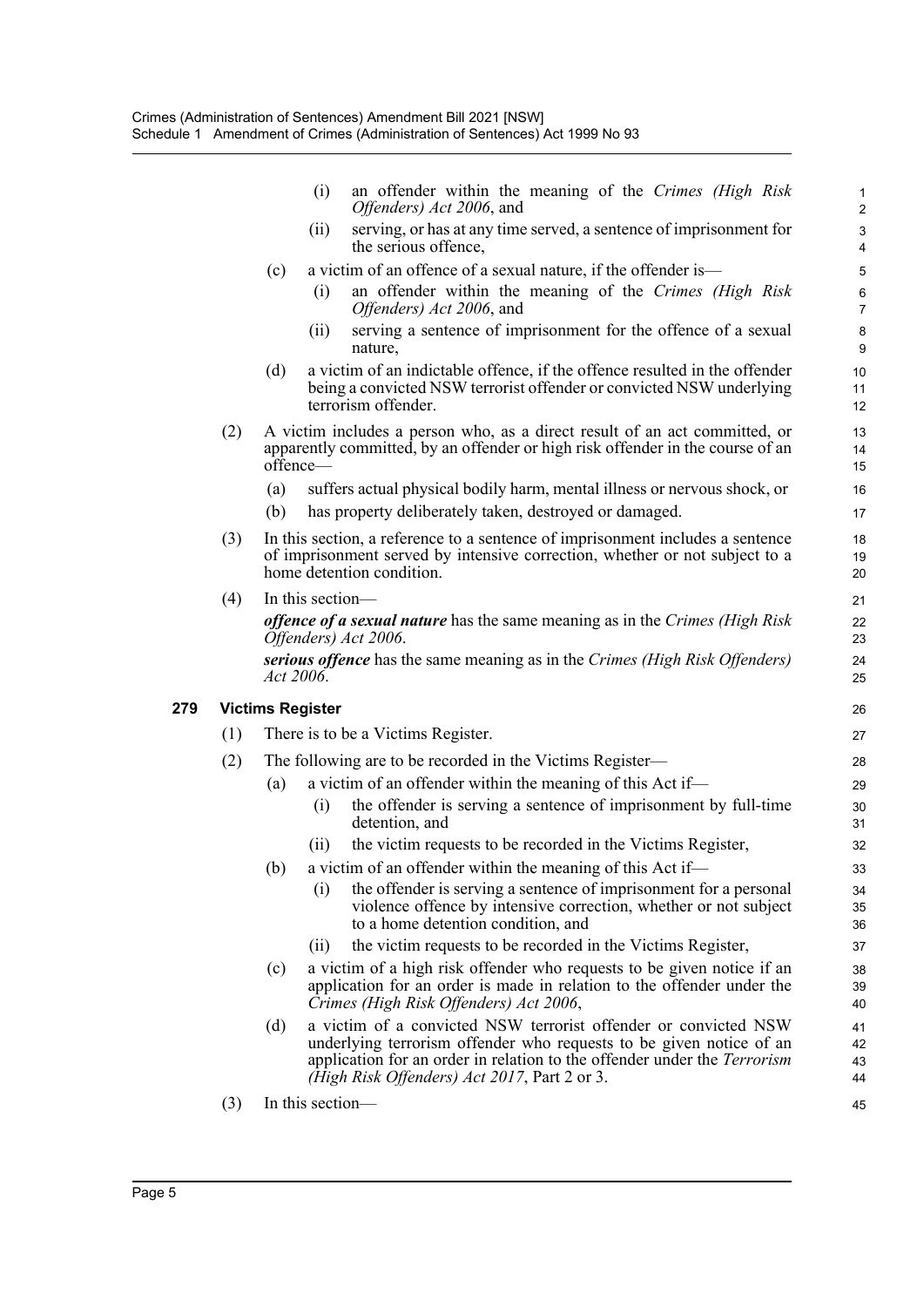|     |     |     | <b>personal violence offence</b> has the same meaning as in the Crimes (Domestic<br>and Personal Violence) Act 2007.                                                                                                                                | 1<br>2         |
|-----|-----|-----|-----------------------------------------------------------------------------------------------------------------------------------------------------------------------------------------------------------------------------------------------------|----------------|
| 280 |     |     | <b>Family representatives of victims</b>                                                                                                                                                                                                            | 3              |
|     | (1) |     | The family representative of a victim must be recorded in the Victims Register<br>instead of the victim—                                                                                                                                            | 4<br>5         |
|     |     | (a) | if the victim is dead or under an incapacity, or                                                                                                                                                                                                    | 6              |
|     |     | (b) | if the victim is less than 18 years of age, or                                                                                                                                                                                                      | $\overline{7}$ |
|     |     | (c) | in circumstances prescribed by the regulations.                                                                                                                                                                                                     | 8              |
|     | (2) |     | If a victim is 16 or 17 years of age, the Commissioner may direct that the<br>victim is recorded in the Victims Register instead of the family representative<br>of the victim.                                                                     | 9<br>10<br>11  |
|     | (3) |     | In determining whether to record the victim in the Victims Register under<br>subsection (2), the Commissioner must consider the victim's individual<br>circumstances.                                                                               | 12<br>13<br>14 |
|     | (4) |     | If the family representative of a victim is recorded in the Victims Register<br>under this section, a reference in this Part, other than in this section and section<br>278, to a victim is to be read as a reference to the family representative. | 15<br>16<br>17 |
| 281 |     |     | Victims may nominate representatives                                                                                                                                                                                                                | 18             |
|     | (1) |     | A victim who is recorded in the Victims Register under this Part may nominate<br>to the Commissioner an individual who, for the purposes of this Part, may—                                                                                         | 19<br>20       |
|     |     | (a) | act on the victim's behalf, and                                                                                                                                                                                                                     | 21             |
|     |     | (b) | receive information on the victim's behalf.                                                                                                                                                                                                         | 22             |
|     | (2) |     | The Commissioner may refuse to accept the nomination of an individual if the<br>Commissioner considers it is not appropriate in the circumstances, taking into<br>account the following—                                                            | 23<br>24<br>25 |
|     |     | (a) | the security, discipline and good order of a correctional centre,                                                                                                                                                                                   | 26             |
|     |     | (b) | the safety and welfare of offenders and other persons,                                                                                                                                                                                              | 27             |
|     |     | (c) | the risks of unauthorised disclosure of information,                                                                                                                                                                                                | 28             |
|     |     | (d) | the safety of the community.                                                                                                                                                                                                                        | 29             |
| 282 |     |     | <b>Administration of Victims Register</b>                                                                                                                                                                                                           | 30             |
|     |     |     | (1) Subject to the regulations, the Victims Register must be kept by a government<br>agency as directed by the Minister.                                                                                                                            | 31<br>32       |
|     | (2) |     | Members of staff of the government agency that keeps the Victims Register<br>may assist-                                                                                                                                                            | 33<br>34       |
|     |     | (a) | the Review Council and the Parole Authority to give notices to victims<br>under this Part or section 67 or 145, and                                                                                                                                 | 35<br>36       |
|     |     | (b) | the Parole Authority to give a victim of a serious offender or a victim's<br>authorised agent access to documents specified by the Parole Authority<br>for the purposes of section 193A, and                                                        | 37<br>38<br>39 |
|     |     | (c) | the Review Council and the Parole Authority to carry out other ancillary<br>functions relating to the matters referred to in paragraphs (a) and (b).                                                                                                | 40<br>41       |
|     | (3) |     | The Review Council or the Parole Authority may delegate to members of staff<br>of the government agency that keeps the Victims Register the functions of the<br>Review Council or the Parole Authority specified in subsection (2), but only        | 42<br>43<br>44 |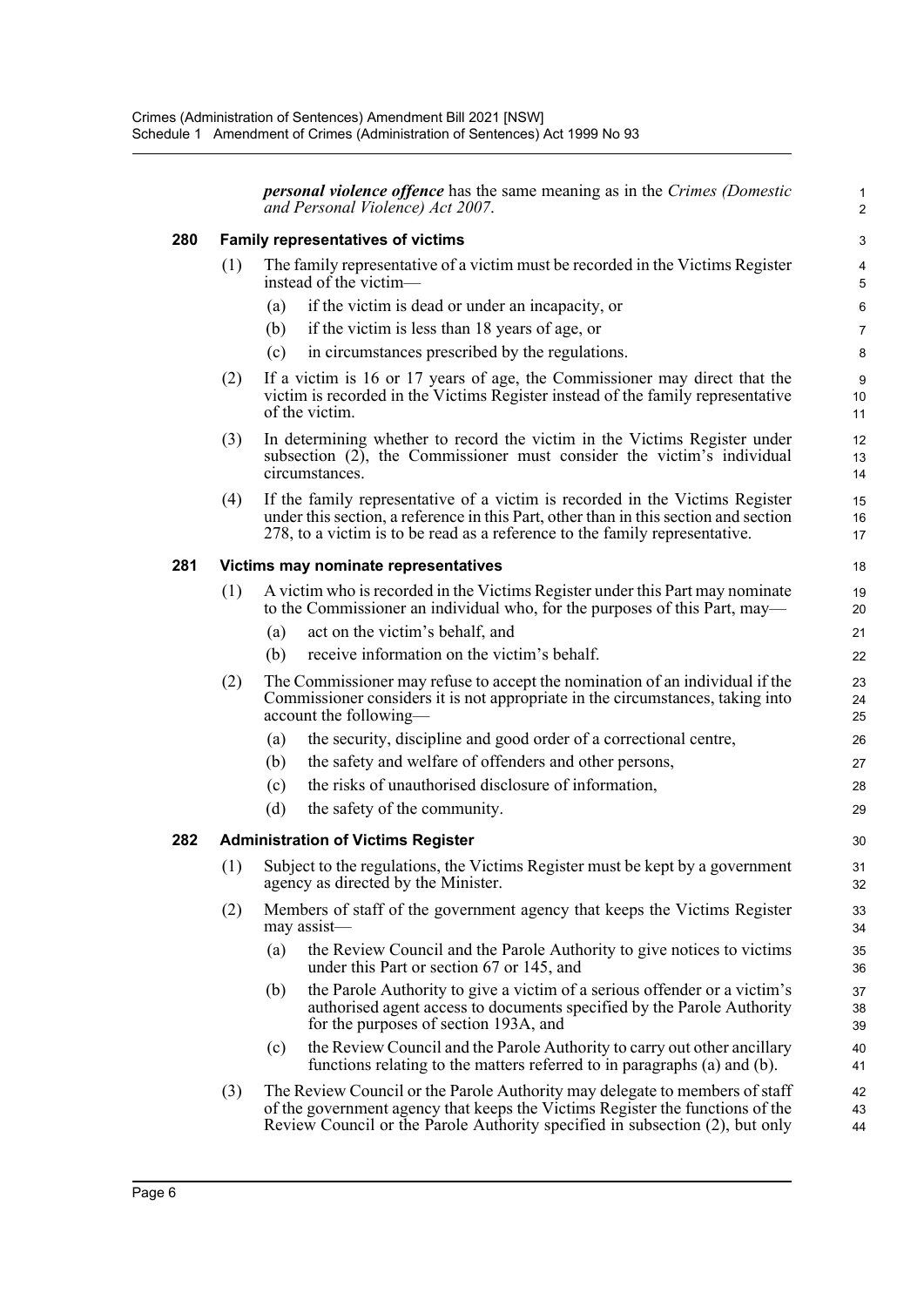|     |     |                    | in relation to the victim of an adult offender, whether or not the offender<br>committed the relevant offence as an adult.                                                                         | 1<br>$\mathbf{2}$ |
|-----|-----|--------------------|----------------------------------------------------------------------------------------------------------------------------------------------------------------------------------------------------|-------------------|
| 283 |     | <b>Regulations</b> |                                                                                                                                                                                                    | 3                 |
|     | (1) |                    | The regulations may provide for the following—                                                                                                                                                     | 4                 |
|     |     | (a)                | the keeping of the Victims Register,                                                                                                                                                               | $\mathbf 5$       |
|     |     | (b)                | the way in which notice to victims may or must be given under—                                                                                                                                     | 6                 |
|     |     |                    | this Act, or<br>(i)                                                                                                                                                                                | $\overline{7}$    |
|     |     |                    | (ii)<br>the Crimes (High Risk Offenders) Act 2006, or                                                                                                                                              | 8                 |
|     |     |                    | the Terrorism (High Risk Offenders) Act 2017,<br>(iii)                                                                                                                                             | 9                 |
|     |     | (c)                | the circumstances, if any, in which notice referred to in paragraph (b) is<br>not required to be given,                                                                                            | 10<br>11          |
|     |     | (d)                | the identification of persons who are victims for the purposes of this<br>Act, the Crimes (High Risk Offenders) Act 2006 or the Terrorism (High<br><i>Risk Offenders) Act 2017</i> , including—    | 12<br>13<br>14    |
|     |     |                    | the determination of the persons who are family representatives<br>(i)<br>of victims, and                                                                                                          | 15<br>16          |
|     |     |                    | the provision, by a person claiming to be a victim, of evidence of<br>(i)<br>the person's identity and the circumstances by which the person<br>claims to be a victim.                             | 17<br>18<br>19    |
|     | (2) |                    | A regulation under subsection $(1)$ must not be inconsistent with—                                                                                                                                 | 20                |
|     |     | (a)                | the Crimes (High Risk Offenders) Act 2006, section 21A, or                                                                                                                                         | 21                |
|     |     | (b)                | the Terrorism (High Risk Offenders) Act 2017, section 51.                                                                                                                                          | 22                |
| 284 |     |                    | Notice to victims of re-integration home detention and parole consideration                                                                                                                        | 23                |
|     | (1) |                    | The Parole Authority must give notice to a victim of an offender who is<br>recorded in the Victims Register if—                                                                                    | 24<br>25          |
|     |     | (a)                | the offender is due for consideration of whether the offender should be<br>released under a re-integration home detention order or on parole, or                                                   | 26<br>27          |
|     |     | (b)                | the offender is eligible for or has applied for release on parole.                                                                                                                                 | 28                |
|     | (2) |                    | The notice must be given subject to and in accordance with the regulations.                                                                                                                        | 29                |
|     | (3) |                    | Without limiting subsection $(2)$ , the notice must contain the following<br>information-                                                                                                          | 30<br>31          |
|     |     |                    | (a) the matter being notified,                                                                                                                                                                     | 32                |
|     |     | (b)                | that the victim may make a submission to the Parole Authority about the<br>matter,                                                                                                                 | 33<br>34          |
|     |     | (c)                | the form a submission may take,                                                                                                                                                                    | 35                |
|     |     | (d)                | the period within which a submission must be made,                                                                                                                                                 | 36                |
|     |     | (e)                | that the Parole Authority will consider a submission made before the<br>end of that period.                                                                                                        | 37<br>38          |
|     | (4) | section.           | The Parole Authority must consider submissions made in accordance with this                                                                                                                        | 39<br>40          |
|     | (5) |                    | The Parole Authority is not required to give notice to a victim under this<br>section of a matter if the matter is included in another requirement to give<br>notice to the victim under this Act. | 41<br>42<br>43    |

**283 Regulations**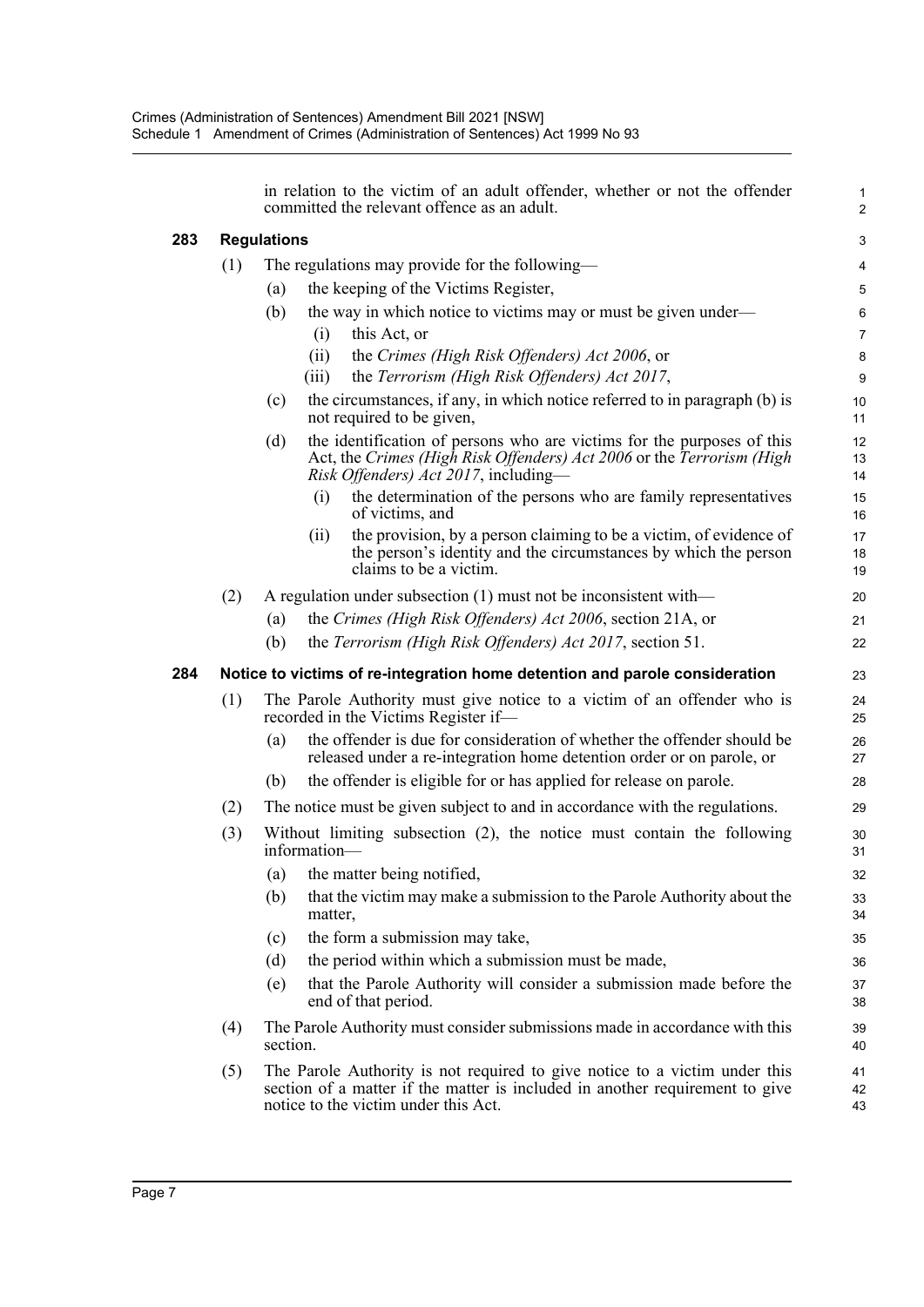|     | (6) | A failure by the Parole Authority to comply with this section does not affect<br>the validity of a decision or order made by the Parole Authority.                                                                                                                                                                                                                                                      | $\mathbf{1}$<br>2                |
|-----|-----|---------------------------------------------------------------------------------------------------------------------------------------------------------------------------------------------------------------------------------------------------------------------------------------------------------------------------------------------------------------------------------------------------------|----------------------------------|
| 285 |     | Information to be given to victims by Commissioner                                                                                                                                                                                                                                                                                                                                                      | 3                                |
|     | (1) | The Commissioner may give written notice of the following to a victim of an<br>adult offender who is recorded in the Victims Register-                                                                                                                                                                                                                                                                  | $\overline{4}$<br>5              |
|     |     | a change to the offender's earliest possible release date,<br>(a)                                                                                                                                                                                                                                                                                                                                       | 6                                |
|     |     | the death of the offender while serving a sentence or released on parole,<br>(b)                                                                                                                                                                                                                                                                                                                        | $\overline{7}$                   |
|     |     | the name of the correctional centre in which the offender is serving a<br>(c)<br>sentence,                                                                                                                                                                                                                                                                                                              | 8<br>9                           |
|     |     | the escape of the offender while serving a sentence,<br>(d)                                                                                                                                                                                                                                                                                                                                             | 10                               |
|     |     | the security classification of the offender,<br>(e)                                                                                                                                                                                                                                                                                                                                                     | 11                               |
|     |     | (f)<br>a decision by the Commissioner to reclassify a serious offender to a low<br>security classification,                                                                                                                                                                                                                                                                                             | 12<br>13                         |
|     |     | a decision by the Commissioner to issue a local leave permit for the<br>(g)<br>offender,                                                                                                                                                                                                                                                                                                                | 14<br>15                         |
|     |     | the exercise, by the Governor, of the prerogative of mercy in relation to<br>(h)<br>the offender,                                                                                                                                                                                                                                                                                                       | 16<br>17                         |
|     |     | a transfer of the offender into the custody of another State, a Territory<br>(i)<br>or the Commonwealth.                                                                                                                                                                                                                                                                                                | 18<br>19                         |
|     | (2) | The Commissioner may also give written notice of the following to a victim<br>of a high risk offender who is recorded in the Victims Register—                                                                                                                                                                                                                                                          | 20<br>21                         |
|     |     | if the offender is the subject of an extended supervision order under the<br>(a)<br>Crimes (High Risk Offenders) Act 2006 or the Terrorism (High Risk<br><i>Offenders) Act 2017</i> —the release of the offender from custody at the<br>commencement of the extended supervision order or the return of the<br>offender to custody following a failure to comply with the requirements<br>of the order, | 22<br>23<br>24<br>25<br>26<br>27 |
|     |     | if the offender is the subject of a continuing detention order under the<br>(b)<br>Crimes (High Risk Offenders) Act 2006 or the Terrorism (High Risk<br><i>Offenders) Act 2017</i> —the expiry of the order and the release of the<br>offender from custody.                                                                                                                                            | 28<br>29<br>30<br>31             |
|     | (3) | The Commissioner may also give written notice to a victim of an adult<br>offender who is recorded in the Victims Register under section $279(2)(b)$ if the<br>offender is returned to custody while serving a sentence of imprisonment by<br>intensive correction.                                                                                                                                      | 32<br>33<br>34<br>35             |
|     | (4) | The Commissioner may exercise the Commissioner's functions under<br>subsections $(1)$ – $(3)$ –                                                                                                                                                                                                                                                                                                         | 36<br>37                         |
|     |     | at the request of the victim, or<br>(a)                                                                                                                                                                                                                                                                                                                                                                 | 38                               |
|     |     | at the Commissioner's discretion.<br>(b)                                                                                                                                                                                                                                                                                                                                                                | 39                               |
|     | (5) | The Commissioner is not required to give notice to a victim under this section<br>of a matter if the matter is included in another requirement to give notice to the<br>victim under this Act.                                                                                                                                                                                                          | 40<br>41<br>42                   |
| 286 |     | Information to be given to victims by Parole Authority                                                                                                                                                                                                                                                                                                                                                  | 43                               |
|     | (1) | The Parole Authority must give written notice to a victim of an adult offender<br>who is recorded in the Victims Register of the following matters relating to the<br>offender-                                                                                                                                                                                                                         | 44<br>45<br>46                   |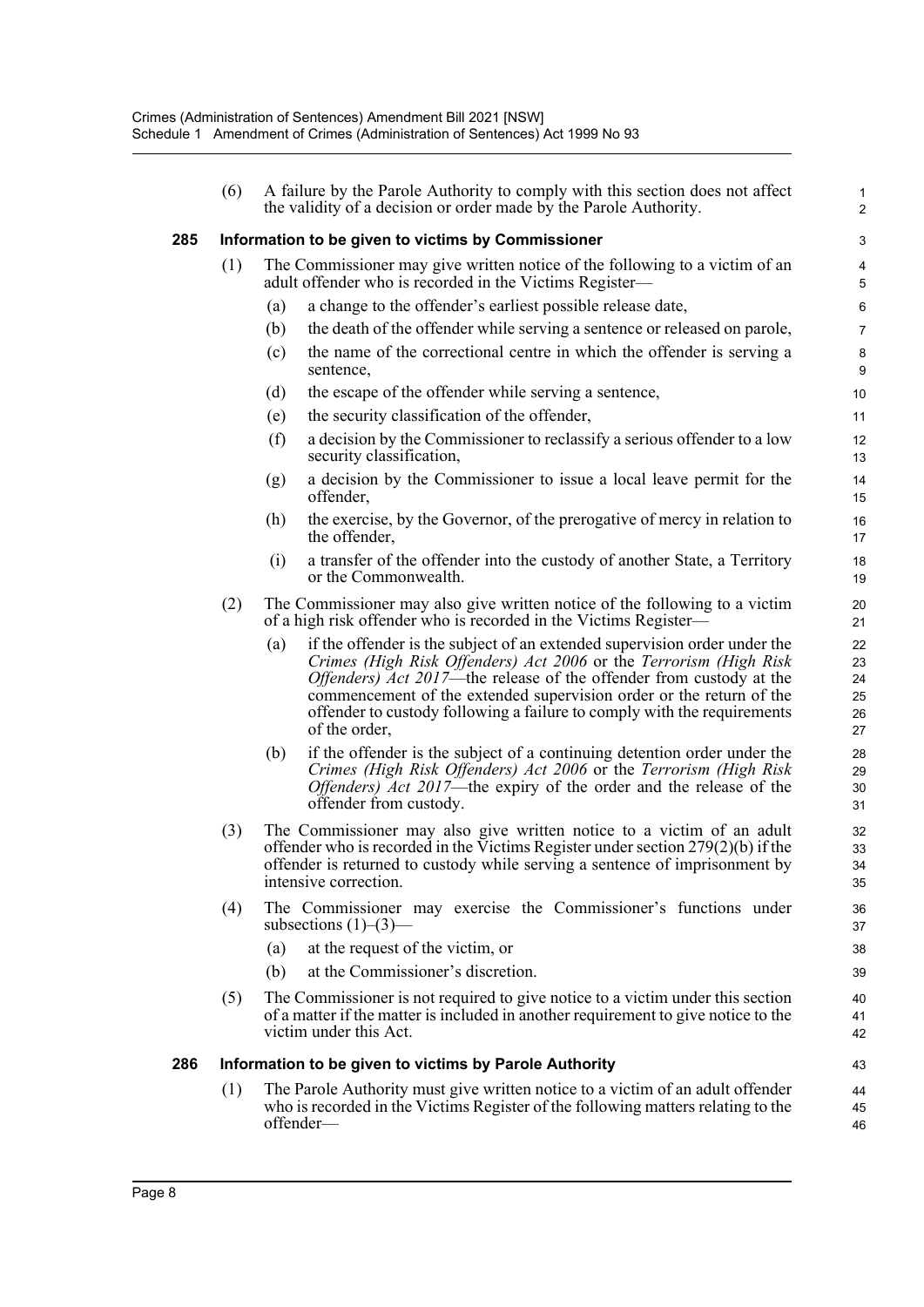|        |             | that the Authority has made a re-integration home detention order<br>(a)<br>releasing the offender and the date of the release,                                                                                 | 1<br>$\overline{\mathbf{c}}$ |
|--------|-------------|-----------------------------------------------------------------------------------------------------------------------------------------------------------------------------------------------------------------|------------------------------|
|        |             | any additional conditions placed on the re-integration home detention<br>(b)<br>order,                                                                                                                          | 3<br>4                       |
|        |             | that the conditions of the re-integration home detention order have been<br>(c)<br>changed, and particulars of the change,                                                                                      | 5<br>6                       |
|        |             | that the offender's re-integration home detention order has been<br>(d)<br>revoked.                                                                                                                             | $\overline{7}$<br>8          |
|        | (2)         | The Parole Authority must give written notice to a victim of an adult offender<br>who is recorded in the Victims Register of the following matters relating to the<br>offender-                                 | 9<br>10<br>11                |
|        |             | (a)<br>that the Parole Authority or the Governor has made a parole order<br>releasing the offender on parole and the date of the release,                                                                       | 12<br>13                     |
|        |             | any additional conditions placed on the parole order,<br>(b)                                                                                                                                                    | 14                           |
|        |             | that the conditions of the parole order have been changed, and<br>(c)<br>particulars of the change,                                                                                                             | 15<br>16                     |
|        |             | that the offender's parole has been revoked.<br>(d)                                                                                                                                                             | 17                           |
|        | (3)         | Notice of the revocation of an order is not required to be given under this<br>section until a review of the order has been finally determined.                                                                 | 18<br>19                     |
|        | (4)         | The Parole Authority is not required to give notice to a victim under this<br>section of a matter if the matter is included in another requirement to give<br>notice to the victim under this Act.              | 20<br>21<br>22               |
| $[15]$ |             | Schedule 5 Savings, transitional and other provisions                                                                                                                                                           | 23                           |
|        |             | Insert at the end of the Schedule, with appropriate Part and clause numbering-                                                                                                                                  | 24                           |
|        | <b>Part</b> | Provisions consequent on enactment of Crimes<br>(Administration of Sentences) Amendment Act<br>2021                                                                                                             | 25<br>26<br>27               |
|        |             | <b>Victims Register</b>                                                                                                                                                                                         | 28                           |
|        | (1)         | The Victims Register constituted under section 279, as inserted by the<br>amending Act, is a continuation of the Victims Register in force immediately<br>before the repeal of section 256 by the amending Act. | 29<br>30<br>31               |
|        | (2)         | A person is a victim for the purposes of the Act, Part 16, as inserted by the<br>amending Act, whether the relevant offence was committed by the offender<br>before or after the insertion of Part 16.          | 32<br>33<br>34               |
|        | (3)         | In this clause-                                                                                                                                                                                                 | 35                           |
|        |             | <b>amending Act</b> means the Crimes (Administration of Sentences) Amendment<br>Act 2021.                                                                                                                       | 36<br>37                     |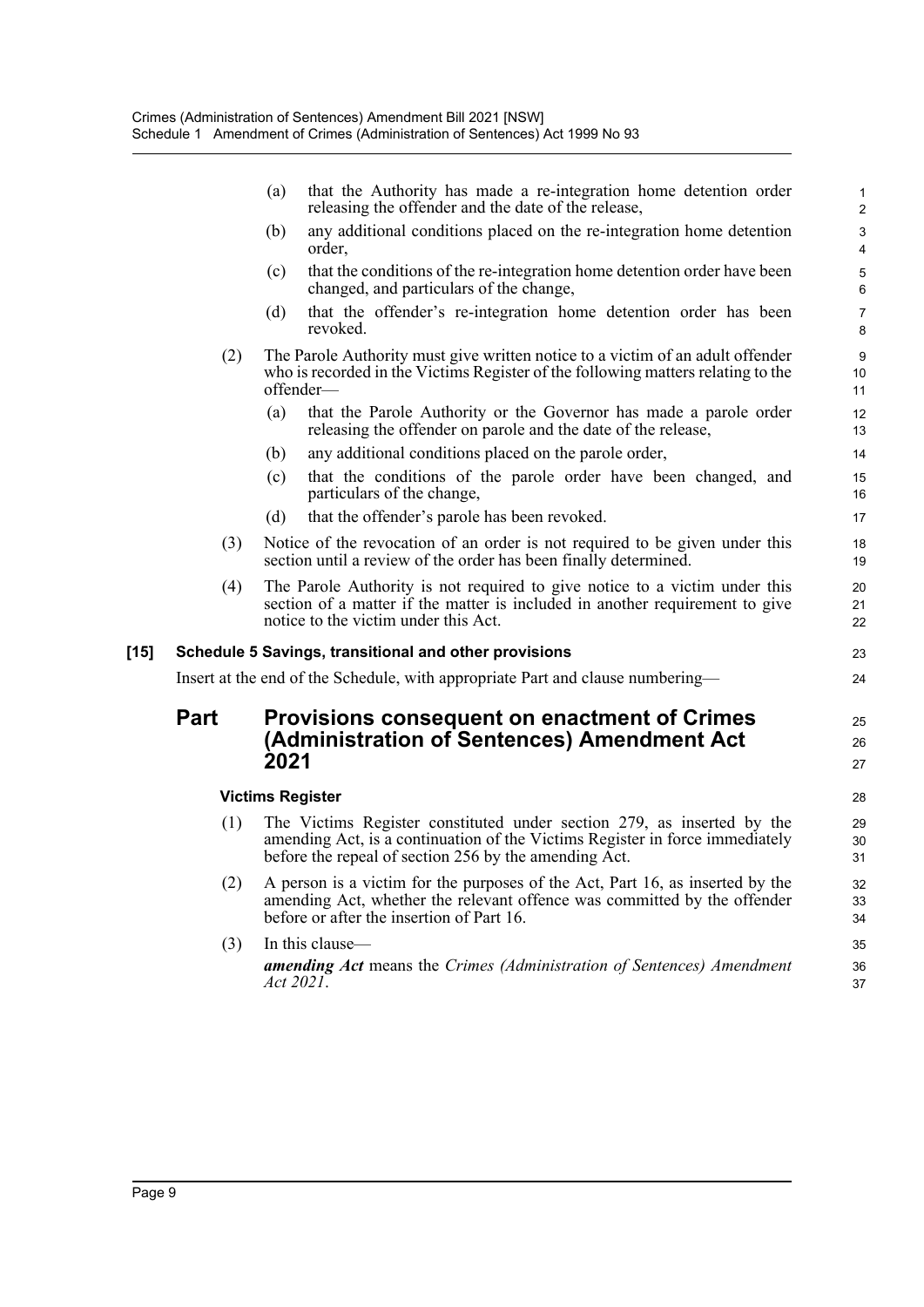<span id="page-13-0"></span>

| <b>Schedule 2</b> |     | <b>Amendment of Crimes (High Risk Offenders) Act</b><br>2006 No 7                                                                                                                                                                                                                                                                                                    | 1<br>$\overline{2}$        |
|-------------------|-----|----------------------------------------------------------------------------------------------------------------------------------------------------------------------------------------------------------------------------------------------------------------------------------------------------------------------------------------------------------------------|----------------------------|
| [1]               |     | <b>Section 21A Victim statements</b>                                                                                                                                                                                                                                                                                                                                 | 3                          |
|                   |     | Omit "in respect of the offender for the purposes of section $256(2)(b)$ of the Crimes<br>(Administration of Sentences) Act 1999" from section $21A(8)$ , definition of victim.                                                                                                                                                                                      | 4<br>5                     |
|                   |     | Insert instead "in relation to the offender under the Crimes (Administration of Sentences)<br><i>Act 1999</i> , section 279(2)(c)".                                                                                                                                                                                                                                  | 6<br>$\overline{7}$        |
| [2]               |     | Section 25 Provision of certain information to Attorney General                                                                                                                                                                                                                                                                                                      | 8                          |
|                   |     | Insert after section $25(3)$ —                                                                                                                                                                                                                                                                                                                                       | 9                          |
|                   | (4) | The State and the Commissioner of Corrective Services are authorised to use<br>information provided to the Attorney General under this section in<br>proceedings before the State Parole Authority under the Crimes<br>(Administration of Sentences) Act 1999 concerning the parole of an offender,<br>but only with the consent of the provider of the information. | 10<br>11<br>12<br>13<br>14 |
|                   | (5) | Subsection (4) applies despite anything to the contrary in this or another Act.                                                                                                                                                                                                                                                                                      | 15                         |
| [3]               |     | Schedule 2 Savings, transitional and other provisions                                                                                                                                                                                                                                                                                                                | 16                         |
|                   |     | Insert at the end of the Schedule, with appropriate Part and clause numbering—                                                                                                                                                                                                                                                                                       | 17                         |

18 19 20

21

### **Part Provision consequent on enactment of Crimes (Administration of Sentences) Amendment Act 2021**

#### **Application of amendments**

Section 25(4), as inserted by the *Crimes (Administration of Sentences) Amendment Act 2021*, extends to information that was provided to the Attorney General before the commencement of the subsection. 22 23 24